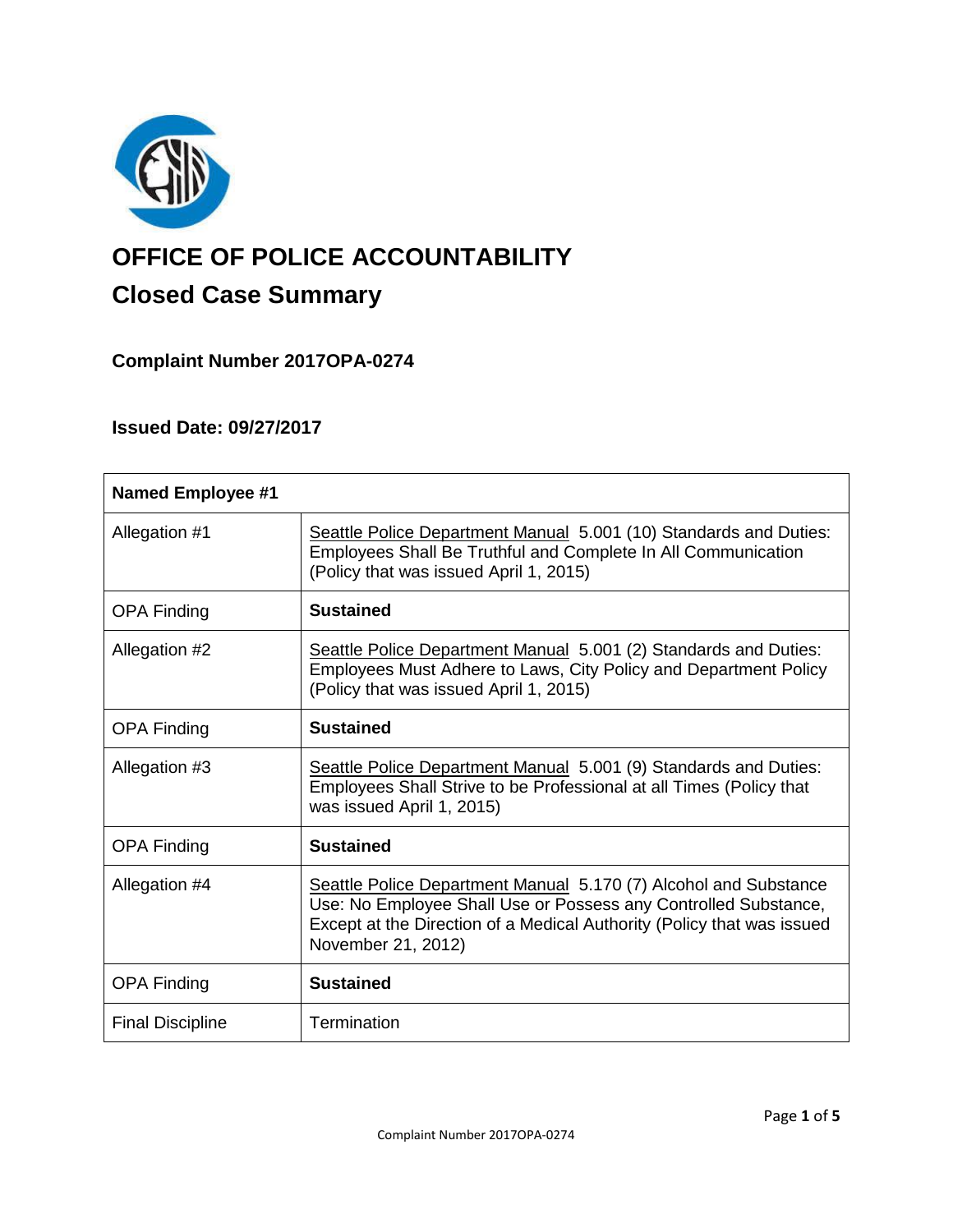#### **INCIDENT SYNOPSIS**

The Named Employee was interviewed by the Office of Police Accountability (OPA) in relation to a previous investigation.

#### **COMPLAINT**

The complainant, OPA, alleged that the Named Employee was not truthful during his in-person interview for an existing complaint against the Named Employee. The complainant also alleged that the Named Employee violated law and department policy by using a controlled substance, providing a controlled substance to another SPD employee, patronizing a prostitute, and engaging in the transfer of images in violation of RCW 16.52.205.

#### **INVESTIGATION**

The OPA investigation included the following actions:

- 1. Review of the original OPA case
- 2. Search for and review of all relevant records and other evidence
- 3. Review of In-Car Video (ICV)
- 4. Interviews of SPD employees

#### **ANALYSIS AND CONCLUSION**

It was alleged that the Named Employee did not provide truthful and complete answers to questions asked by OPA investigators during his interview on a previous case. The Named Employee was interviewed in connection with 2015OPA-1450. During that interview, the Named Employee made several statements that were contrary to information already known to investigators. When interviewed a second time by OPA for this case, the Named Employee gave contradictory and evasive answers that demonstrated a pattern of deception in violation of SPD policy. Numerous contradictory statements were referenced in the case summary. The Named Employee's statements were contradicted by text message evidence from another officer's phone that was searched pursuant to a search warrant as part of a criminal investigation.

It was alleged that the Named Employee violated state and federal law when he possessed a controlled substance, marijuana, without a valid prescription. It was further alleged that the Named Employee violated state and federal law on multiple occasions when he delivered marijuana without legal authority to do so. It was also alleged that the Named Employee violated state and federal law when he delivered Cialis, also a controlled substance, without legal authority. It was alleged that the Named Employee violated state and local law by purchasing sex from a prostitute. Finally, it was alleged that the Named Employee violated state law when he transmitted to another officer via text message a photograph of a woman engaged in a sex act with a horse.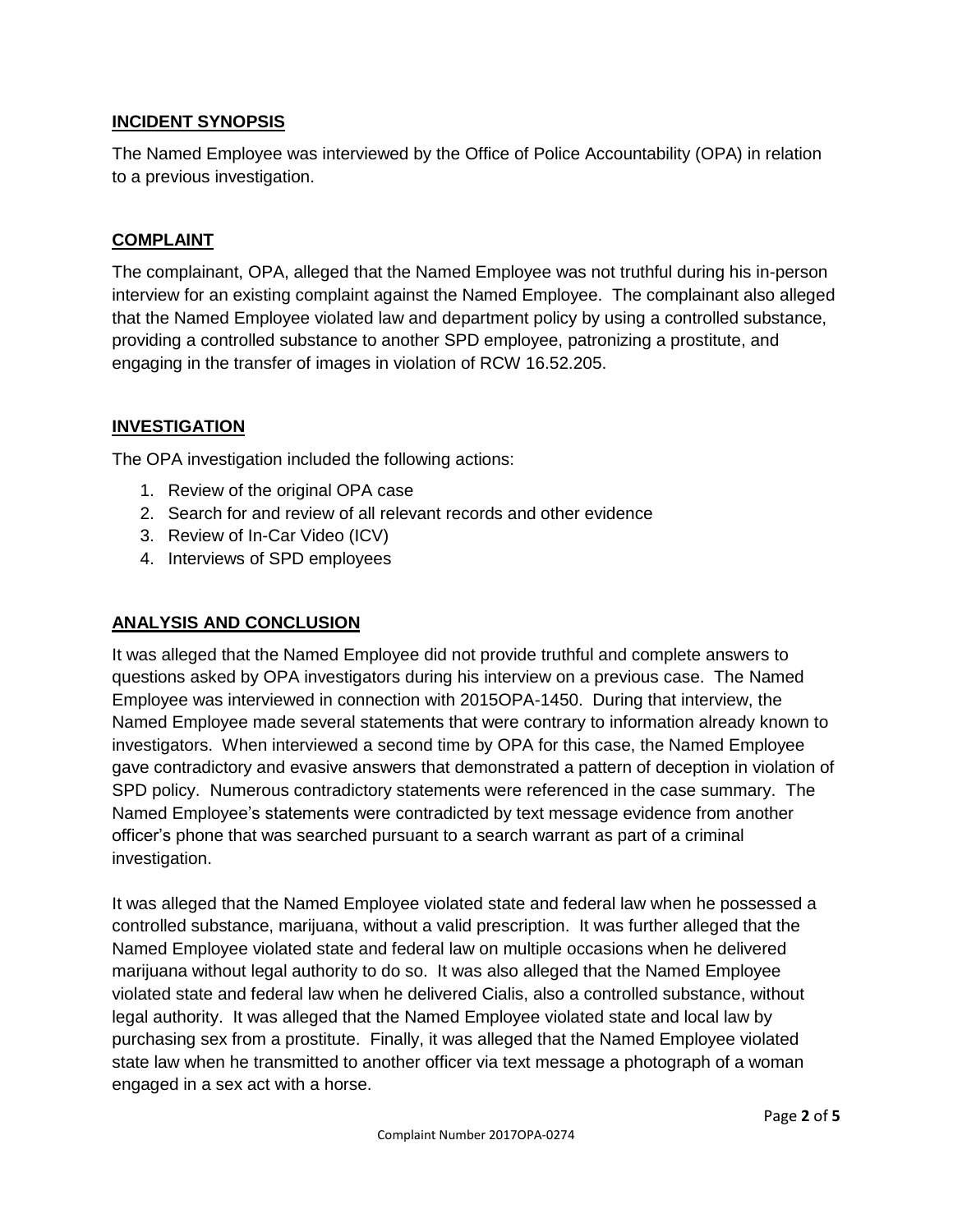The Named Employee was interviewed by OPA as a named employee in 2015OPA-1450. During that interview, the Named Employee disclosed that he engaged in previously unreported misconduct. The Named Employee stated that he smoked marijuana in violation of federal law and Seattle Police Department policy. During his interview he said initially that he started smoking marijuana after the State of Washington decriminalized it as a state offense. Later in that same interview, the Named Employee changed his statement and admitted to using marijuana prior to state legalization. The Named Employee acknowledged he knew that possession of marijuana remained a violation of federal law as a Schedule I controlled substance, and that Seattle Police Department employees were prohibited from possessing or using marijuana. In addition to using marijuana, the Named Employee revealed to OPA that he purchased marijuana from friends and delivered it to another SPD officer. The Named Employee told OPA that the other officer paid the Named Employee for the delivery of the marijuana. Under state law, marijuana must be purchased from a retail establishment licensed to sell marijuana by the Washington State Liquor Control board. It remains a Class C felony for anyone not licensed to sell and or deliver marijuana to another person. By his own admission, the Named Employee violated state law by purchasing marijuana from friends rather than a licensed retail establishment and furnishing it to the other officer on multiple occasions.

OPA review of cell phone records from the criminal investigation into the activities of the Named Employee and the other officer revealed text messages in which the Named Employee and the other officer discussed the exchange of Cialis pills back and forth between the two of them. The Named Employee stated that he would deliver Cialis to the other officer in violation of RCW. He said that he had a prescription and that he knew that the other officer had a prescription for the drug. Regardless of whether another individual has a prescription for a controlled substance it cannot be furnished to someone else without lawful authority, such as a pharmacy would have. The Named Employee acknowledged he did not have lawful authority to deliver Cialis to the other officer. The state tightly regulates the delivery of controlled substances, requiring verification of a valid prescription, strict record keeping and other specific regulations. The unlawful delivery of Cialis is a Class B felony under current state law. Even if the Named Employee had been a licensed pharmacist, the manner in which the delivery was made constituted a Class C felony.

With respect to the allegation that the Named Employee engaged in acts of prostitution, in January 2015 the Named Employee texted the other officer stating he couldn't get together because he was hiring a "tranny". Two weeks later he was involved in an incident in which the Named Employee called 9-1-1 to report a disturbance. SPD Patrol officers responded to the call. A review of the incident by OPA found that the Named Employee was in a car with a Transsexual woman (subject) when her boyfriend confronted the Named Employee and a disturbance ensued. The boyfriend told the Patrol officers that the subject was a prostitute and accused the Named Employee of engaging in an act of prostitution with her. The Named Employee denied engaging in prostitution with the subject when interviewed by OPA and said the relationship between them was merely a friendship going back approximately five years when she worked near police headquarters. The Named Employee told OPA he was just giving the subject a ride home the night he was confronted by her boyfriend because she had been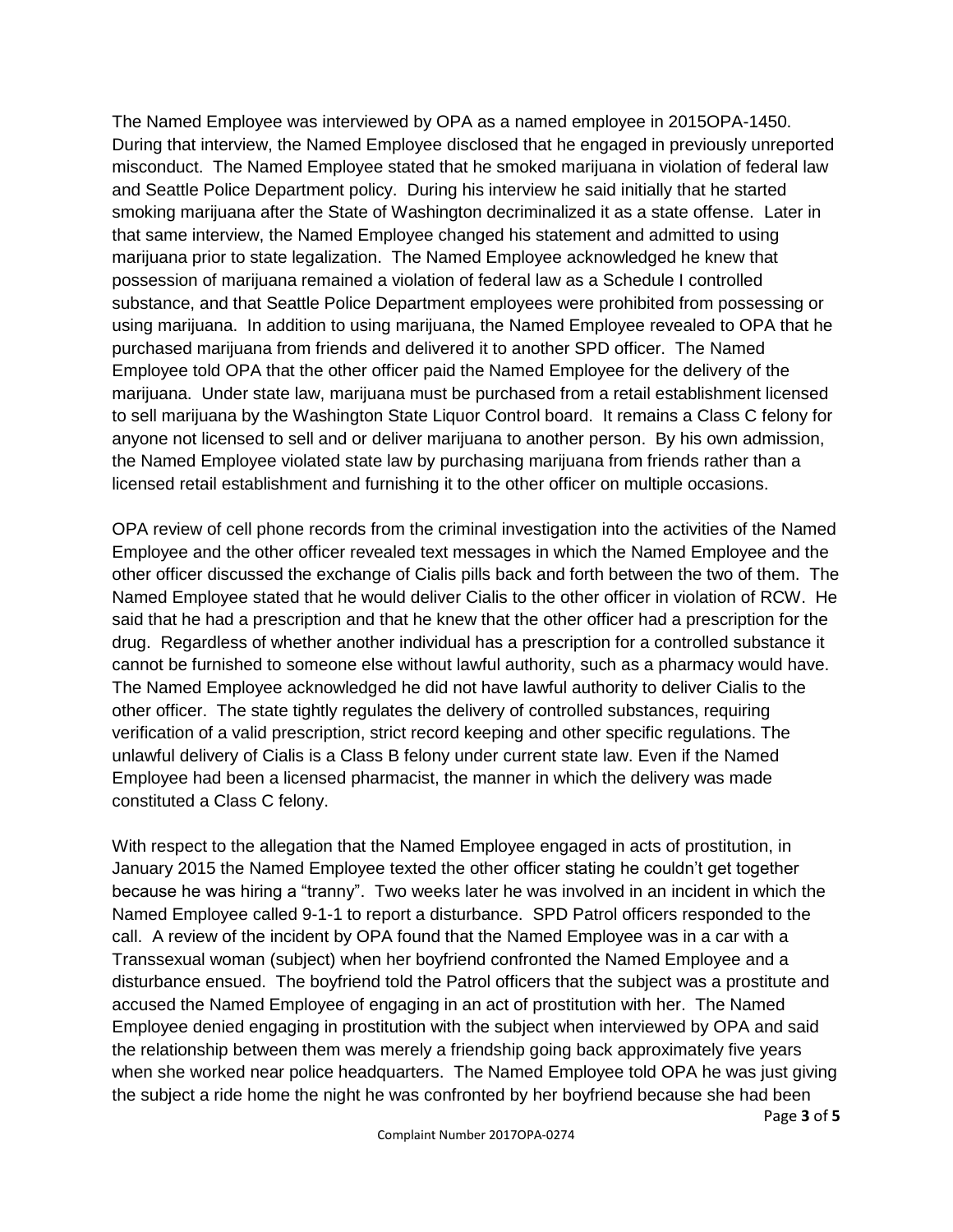locked out. The Named Employee acknowledged to OPA that he knew the subject was a sex worker and had seen her advertisement on a classifieds list. In August 2015, the Named Employee sent a text message to the other officer stating that he was going to hire a "t girl" off the classified list and wanted to get some Cialis from the other officer. When interviewed by OPA, the Named Employee denied ever hiring a prostitute or having any sexual contact with anyone in exchange for money. He did admit that he saw an ad for the subject he was with on the classified list and that she was a sex worker. The Named Employee told OPA he and the subject were only friends, there had never been any sexual contact between them, and he had seen her since the disturbance incident in January 2015, with the latest contact being at the beginning of 2017. Based on the text message communication discussing the hiring of transsexual prostitutes off of the classifieds list and the fact that the Named Employee was in a vehicle with a person he knew was transsexual prostitute, the OPA Director found it to be more likely than not that the Named Employee was involved in prostitution.

Finally, the preponderance of the evidence supported the conclusion that the Named Employee sent the other officer a text message containing an image of a woman engaged in a sex act with a horse. RCW 16.53.205 makes it a Class C felony to transmit a photograph of a person engaged in a sexual act or contact with an animal.

In summary, the preponderance of the evidence showed that the Named Employee unlawfully possessed and delivered controlled substances, was involved in prostitution and committed an act of animal cruelty in the first degree.

It was alleged that the Named Employee was unprofessional when he engaged in illegal activities with another Seattle Police Department employee. SPD Policy 5.001(9) states, in part "employees may not engage in behavior that undermines public trust in the Department, the officer, or other officers." SPD employees, especially sworn members, are expected to conduct themselves in a manner that supports the Department's core values. Whether on or off-duty, an officer's behavior can reflect either positively or negatively on the Department. The public expects and the Department demands that officers will conform to the laws they are sworn to uphold. When an officer engages in activities that are clearly illegal, it undermines the public trust and erodes the confidence of the communities served by the Department. The Named Employee chose to possess and consume illegal substances, deliver controlled substances in violation of state and federal law, engage in acts of prostitution and electronically transmit a photo of an act of bestiality. The Named Employee's behavior was egregious, unprofessional and if known by the public would likely do serious harm to the credibility of SPD and its officers.

Page **4** of **5** The complainant alleged that the Named Employee violated state and federal law when he used and possessed marijuana without legal authority or a medical prescription. The Named Employee during his interview in 2015OPA-1450 disclosed that he used marijuana in violation of department policy, state and federal law. He initially stated that he did not use marijuana until after the state decriminalized it under state law. The Named Employee later told OPA he was using marijuana before the State of Washington decriminalized it and while he was employed as a SPD officer. The Named Employee stated that he knew it remained a violation of federal law